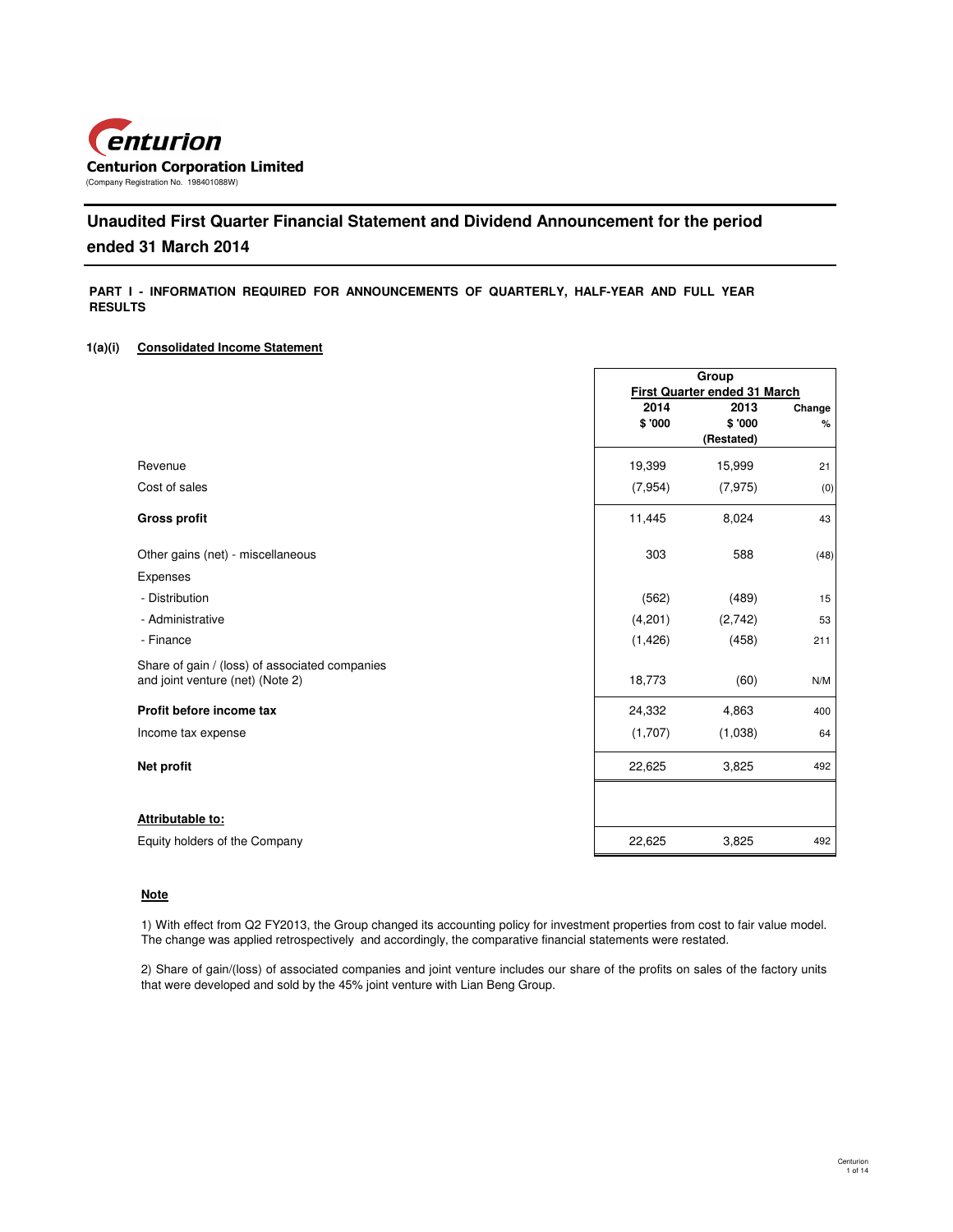# **1(a)(ii) Consolidated Statement of Comprehensive Income**

|                                                                   | First Quarter ended 31 March |            |        |  |
|-------------------------------------------------------------------|------------------------------|------------|--------|--|
|                                                                   | 2014<br>2013                 |            | Change |  |
|                                                                   | \$'000                       | \$'000     | %      |  |
|                                                                   |                              | (Restated) |        |  |
| Net profit                                                        | 22,625                       | 3,825      | 492    |  |
| Currency translation differences                                  | 1,855                        | 352        | 427    |  |
| Financial assets, available-for-sale                              |                              |            |        |  |
| Fair value gain/(loss)                                            | (19)                         | (38)       | N/M    |  |
| Reclassification from fair value reserve to profit for the period | 153                          |            | N/M    |  |
|                                                                   | 1,989                        | 314        | 533    |  |
| Total comprehensive income                                        | 24,614                       | 4,139      | 495    |  |
| Attributable to:                                                  |                              |            |        |  |
| Equity holders of the Company                                     | 24,614                       | 4,139      | 495    |  |

# **1(a)(iii) Notes to Consolidated Income Statement**

|                                                  |         | <b>First Quarter ended 31 March</b> |        |  |
|--------------------------------------------------|---------|-------------------------------------|--------|--|
|                                                  | 2014    | 2013                                | Change |  |
|                                                  | \$'000  | \$'000                              | %      |  |
|                                                  |         | (Restated)                          |        |  |
| After (charging) / crediting:                    |         |                                     |        |  |
|                                                  |         |                                     |        |  |
| Interest expense                                 | 1,426   | (458)                               | (411)  |  |
| Depreciation and amortisation                    | (1,731) | (2,109)                             | (18)   |  |
| Allowance for doubtful debts (net)               | (90)    |                                     | 329    |  |
| Currency exchange income/(loss) (net)            | 44      | (21)<br>68                          | (35)   |  |
| Adjustments for underprovision of prior year tax | (154)   | -                                   | N/M    |  |
| Net gain on sale of property, plant & equipment  | 6       | 6                                   |        |  |
|                                                  |         |                                     |        |  |

# The miscellaneous gains (net) comprise the following:

|                                     | 2014    | 2013    | Change |
|-------------------------------------|---------|---------|--------|
|                                     | \$ '000 | \$ '000 | %      |
| Other rental income                 | 122     | 332     | (63)   |
| Interest income                     | 107     | 102     | 5      |
| Dividend income                     | 27      | 58      | (53)   |
| Currency exchange gain/(loss) (net) | 44      | 68      | (35)   |
| <b>Others</b>                       | 3       | 28      | (89)   |
| Other miscellaneous gains - net     | 303     | 588     | (48)   |

N/M : Not meaningful

٦

**First Quarter ended 31 March**

Г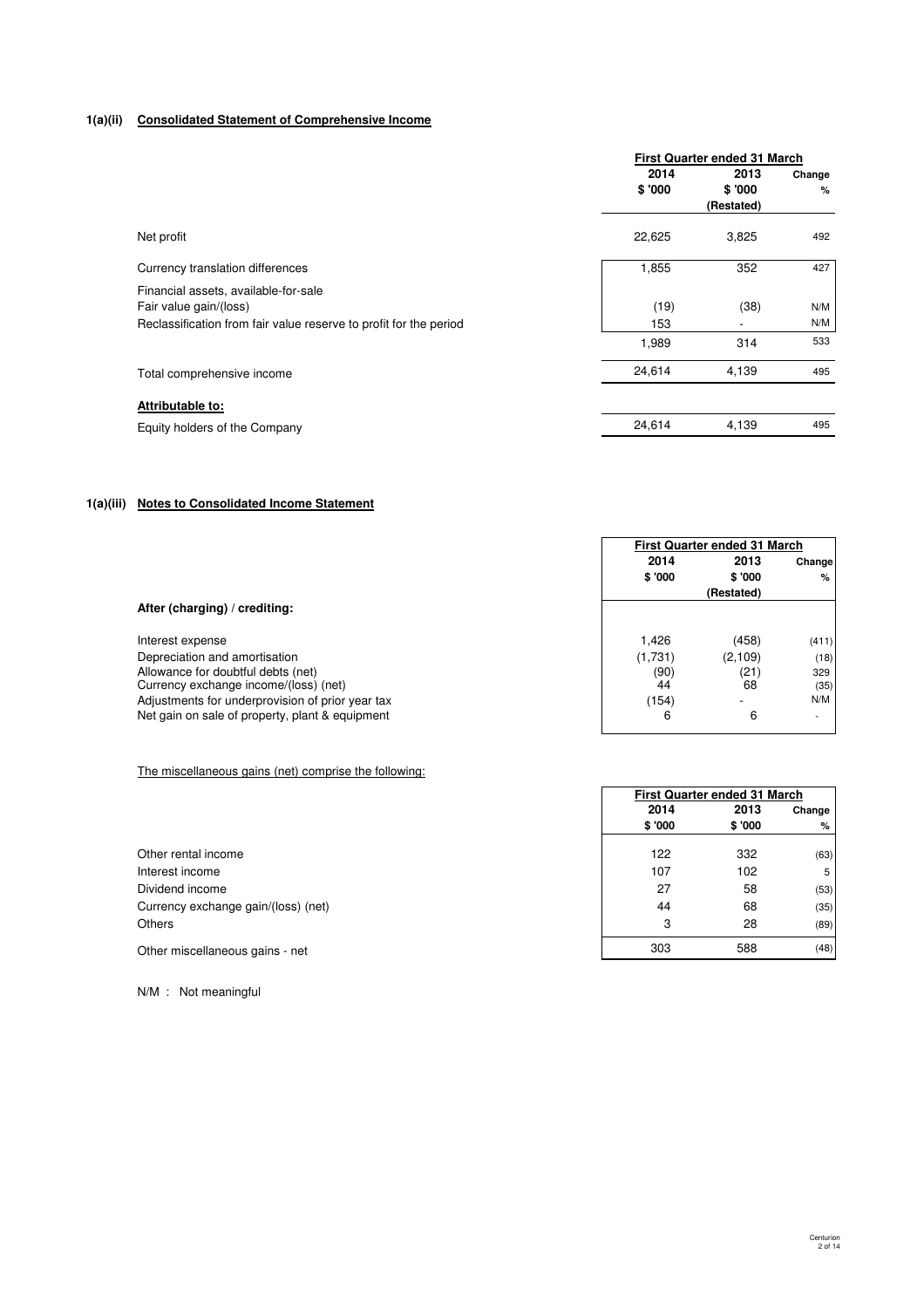# **ACQUISITION OF ADDITIONAL 36% IN SHANGHAI HUADE PHOTOELECTRON SCIENCE & TECHNOLOGY CO. LTD. ("SHD")**

On 27 January 2014, Advance Technology Investment Limited ("ATL"), an indirect wholly-owned subsidiary of the Company, has acquired an additional 36% of the equity interest in Shanghai Huade Photoelectron Science & Technology Co. Ltd. ("SHD"), a 49% associated company, from Chinatex (Beijing), an existing shareholder of SHD, for a total consideration of RMB10,000 (equivalent to S\$2,084).

SHD is now an indirect 85% owned subsidiary of the Company. The acquisition was satisfied by cash and funded through internal resources of the Company.

Based on the unaudited management accounts that are subject to finalisation, the details of the consideration paid, the assets acquired and liabilities assumed, the non-controlling interest and fair value of previously held equity interest recognised and the effects on the cash flows of the Group, at the acquisition date are as follows:

|                                                                                     | \$'000         |
|-------------------------------------------------------------------------------------|----------------|
| Identifiable assets acquired and liabilities assumed                                |                |
| Cash & cash equivalents                                                             | 372            |
| Other current assets                                                                | 64             |
| Plant and equipment                                                                 | 3,760          |
| <b>Total assets</b>                                                                 | 4,196          |
|                                                                                     |                |
| Trade and other payables                                                            | $(758)$ #      |
| <b>Borrowings</b>                                                                   | (3,436)        |
| <b>Total liabilities</b>                                                            | (4, 194)       |
| Identifiable net assets                                                             | $\overline{c}$ |
| Add: Non-controlling interest at proportionate share of the identifiable net assets |                |
| Consideration paid for additional 36% equity interest                               | $\overline{c}$ |
| Effect on cash flows of the Group                                                   |                |
|                                                                                     | \$'000         |
| Cash paid                                                                           | (2)            |
| Less: cash and cash equivalents in subsidiary acquired                              | 372            |
| Cash inflow on acquisition                                                          | 370            |
| * Amounts are less than \$1,000                                                     |                |

# Adjusted for amounts due to acquirer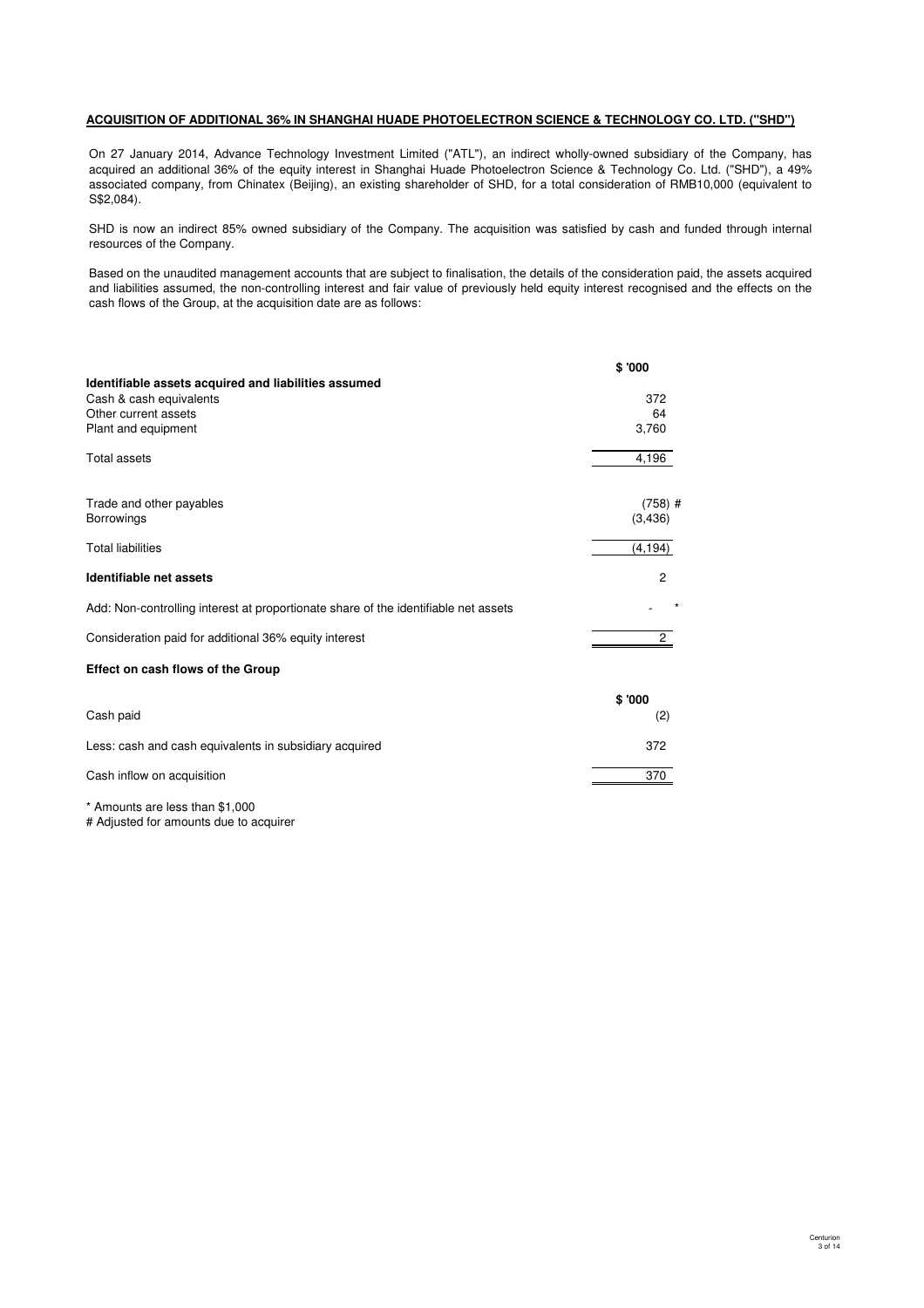# **1(b)(i) Balance Sheets**

|                                                           | Group               |                     | Company             |                     |
|-----------------------------------------------------------|---------------------|---------------------|---------------------|---------------------|
|                                                           | 31 Mar 14<br>\$'000 | 31 Dec 13<br>\$'000 | 31 Mar 14<br>\$'000 | 31 Dec 13<br>\$'000 |
| <b>Current assets</b>                                     |                     |                     |                     |                     |
| Cash and cash equivalents                                 | 71,040              | 44,374              | 38,817              | 19,480              |
| Trade and other receivables                               | 9,063               | 11,195              | 11,843              | 12,391              |
| Inventories                                               | 1,164               | 994                 |                     |                     |
| Other current assets                                      | 2,091               | 11,083              | 262                 | 2,224               |
|                                                           | 83,358              | 67,646              | 50,922              | 34,095              |
| Non-current assets                                        |                     |                     |                     |                     |
| Trade and other receivables                               |                     |                     | 237,728             | 264,932             |
| Other non-current assets                                  | 265                 | 265                 | 265                 | 265                 |
| Financial assets, available-for-sale                      | 2,502               | 2,521               | 2,502               | 2,521               |
| Investments in associated companies                       | 1,362               | 1,348               | 1,298               | 1,298               |
| Investments in joint venture                              | 66,833              | 52,569              |                     |                     |
| Investments in subsidiaries                               |                     |                     | 21,045              | 10,046              |
| Investment properties                                     | 452,630             | 368,712             |                     |                     |
| Property, plant & equipment<br>Deferred income tax assets | 9,560<br>97         | 6,019<br>91         | 125<br>÷            | 119                 |
| Intangible assets                                         | 15,438              | 16,673              |                     |                     |
|                                                           | 548,687             | 448,198             | 262,963             | 279,181             |
| <b>Total assets</b>                                       | 632,045             | 515,844             | 313,885             | 313,276             |
|                                                           |                     |                     |                     |                     |
| <b>Current liabilities</b>                                |                     |                     |                     |                     |
| Trade and other payables                                  | (28, 860)           | (25, 850)           | (5,307)             | (3,343)             |
| Current income tax liabilities                            | (7,003)             | (6,908)             | (132)               | (133)               |
| <b>Borrowings</b>                                         | (17,506)            | (17, 357)           | L,                  |                     |
|                                                           | (53, 369)           | (50, 115)           | (5, 439)            | (3, 476)            |
| <b>Non-current liabilities</b>                            |                     |                     |                     |                     |
| <b>Borrowings</b>                                         | (257, 239)          | (168, 833)          | (98, 776)           | (98, 661)           |
| Other payables                                            | (868)               | (871)               |                     |                     |
| Deferred income tax liabilities                           | (3,034)             | (3, 104)            | (6)                 | (25)                |
|                                                           | (261, 141)          | (172, 808)          | (98, 782)           | (98, 686)           |
| <b>Total liabilities</b>                                  | (314, 510)          | (222, 923)          | (104, 221)          | (102, 162)          |
| <b>Net assets</b>                                         | 317,535             | 292,921             | 209,664             | 211,114             |
| <b>Equity</b>                                             |                     |                     |                     |                     |
| Share capital                                             | 89,431              | 89,431              | 200,742             | 200,742             |
| Other reserves                                            | 14,323              | 12,334              | 490                 | 509                 |
| Retained profits                                          | 213,781             | 191,156             | 8,432               | 9,863               |
|                                                           | 317,535             | 292,921             | 209,664             | 211,114             |
| Non-controlling Interest                                  |                     |                     |                     |                     |
| <b>Total equity</b>                                       | 317,535             | 292,921             | 209,664             | 211,114             |
| Total borrowings                                          | 274,745             | 186,190             |                     |                     |
| Gearing ratio*                                            | 46%                 | 39%                 |                     |                     |

\* The gearing ratio is computed as borrowings divided by total capital. Total capital is calculated as borrowings plus net assets of the Group.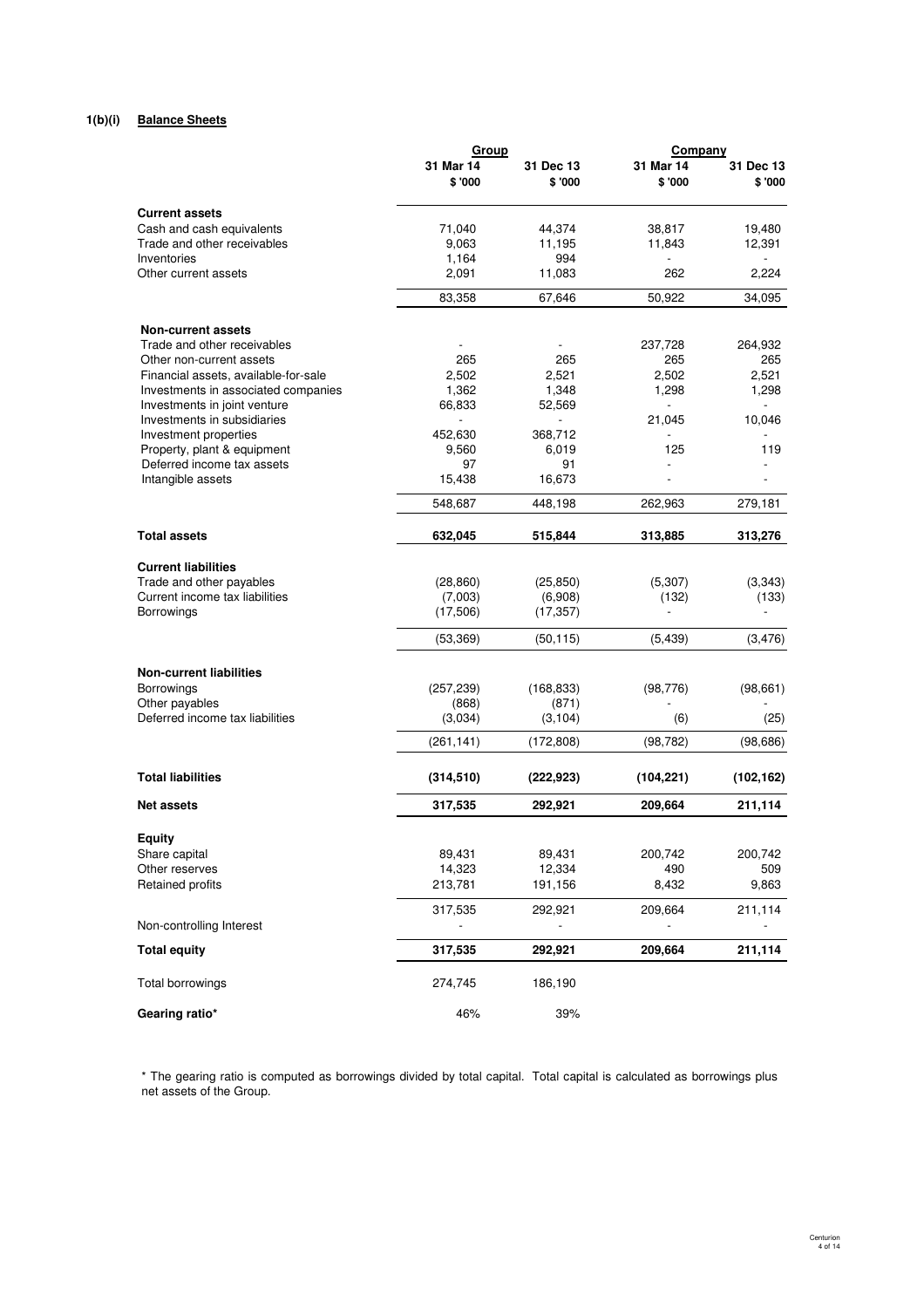# **1(b)(ii) Group's borrowings and debt securities**

**(a) Amount repayable in one year or less, or on demand**

|                  | As at     | As at<br>31 Dec 13 |  |
|------------------|-----------|--------------------|--|
|                  | 31 Mar 14 |                    |  |
|                  | \$'000    | \$'000             |  |
| <b>Secured</b>   | 17,506    | 17,357             |  |
| <b>Unsecured</b> | ۰         | -                  |  |
| <b>Sub Total</b> | 17,506    | 17,357             |  |

# **(b) Amount repayable after one year**

|                   | As at     | As at     |  |
|-------------------|-----------|-----------|--|
|                   | 31 Mar 14 | 31 Dec 13 |  |
|                   | \$'000    | \$'000    |  |
| <b>Secured</b>    | 158,463   | 70,172    |  |
| <b>Unsecured</b>  | 98,776    | 98,661    |  |
| <b>Sub Total</b>  | 257,239   | 168,833   |  |
| <b>Total Debt</b> | 274,745   | 186,190   |  |

# **(c) Details of any collateral**

The Group's secured borrowings includes bank borrowings and lease liabilities. The borrowings are secured by fixed charges over the investment properties and certain property, plant and equipment of the subsidiaries.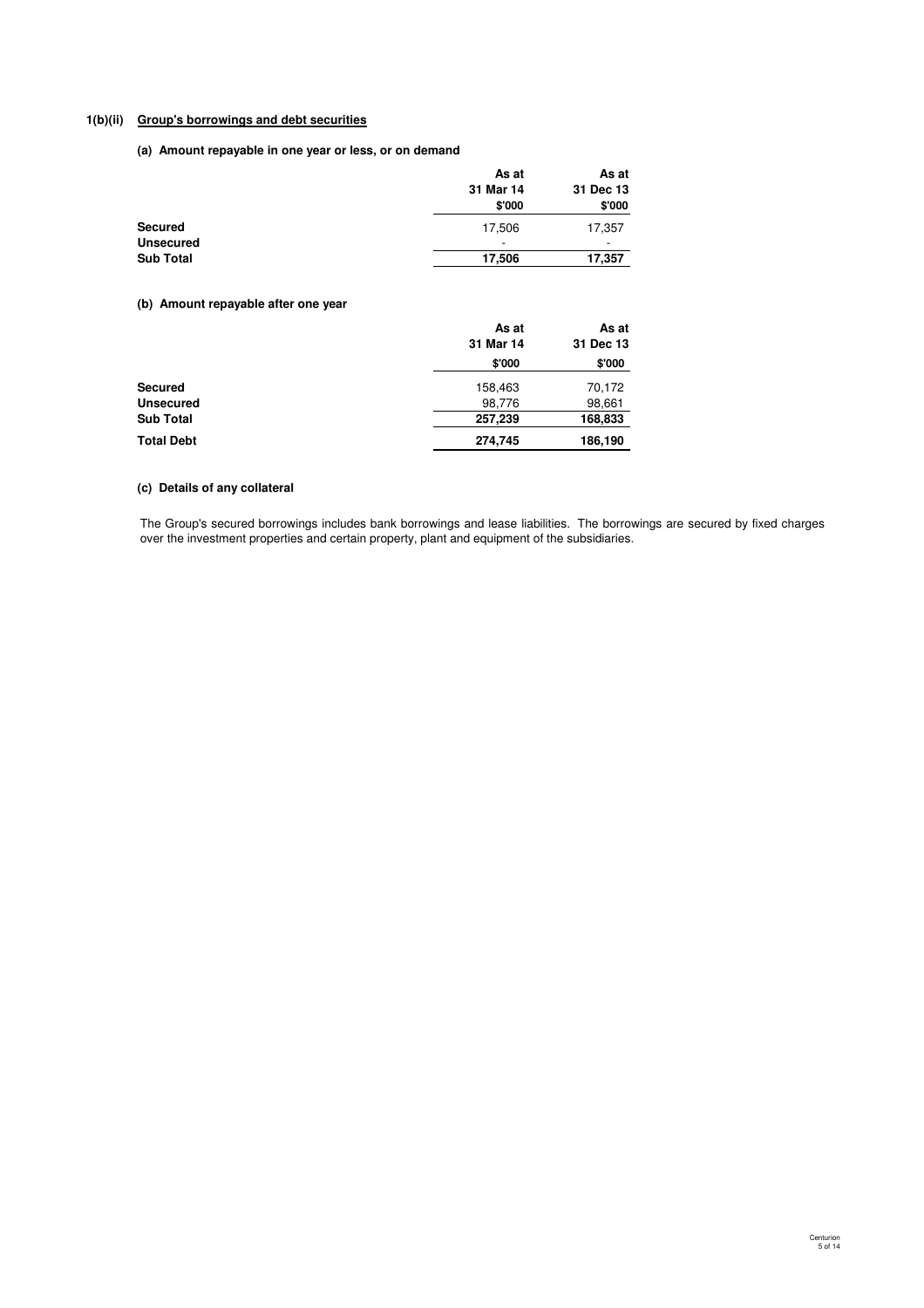# **1 (c) Consolidated Cash Flow Statement**

|                                                                                               | First Quarter ended 31 March |                              |
|-----------------------------------------------------------------------------------------------|------------------------------|------------------------------|
|                                                                                               | 2014<br>\$'000               | 2013<br>\$'000<br>(Restated) |
| Cash flows from operating activities                                                          |                              |                              |
| Net profit                                                                                    | 22,625                       | 3,825                        |
| Adjustment for:                                                                               |                              |                              |
| Tax expense                                                                                   | 1,707                        | 1,038                        |
| Depreciation and amortisation                                                                 | 1,731                        | 2,109                        |
| Allowance for impairment of trade and other receivables                                       | 90                           | 21                           |
| Net gain from sale of property, plant and equipment<br>Interest income                        | (6)                          | (6)                          |
| Dividend income                                                                               | (107)                        | (102)                        |
|                                                                                               | (27)                         | (58)<br>458                  |
| Interest expense<br>Share of (profits) / loss of associated companies and joint venture (net) | 1,426<br>(18, 773)           | 60                           |
| Currency translation differences                                                              | (1,062)                      | (193)                        |
| Reclassification from fair value reserve to profit for the period                             | 153                          |                              |
|                                                                                               |                              |                              |
| Operating cash flow before working capital changes                                            | 7,757                        | 7,152                        |
| Changes in operating assets and liabilities<br>Inventories                                    | (170)                        | 37                           |
| Trade and other receivables                                                                   | 4,621                        | 1,650                        |
| Other current assets                                                                          | (90)                         | (323)                        |
| Trade and other payables                                                                      | (371)                        | (2,679)                      |
|                                                                                               |                              |                              |
| Cash generated from operations<br>Income tax paid - net                                       | 11,747<br>(1,675)            | 5,837<br>43                  |
| Net cash provided by operating activities                                                     | 10,072                       | 5,880                        |
|                                                                                               |                              |                              |
| Cash flows from investing activities                                                          |                              |                              |
| Proceeds from sale of property, plant and equipment                                           | 6                            | 6                            |
| Additions of investment property                                                              | (83, 597)                    | (3,208)                      |
| Purchase of property, plant and equipment                                                     | (212)                        | (137)                        |
| Acquisition of interest in subsidiaries, net of cash acquired                                 | 370                          | (3,677)                      |
| Interest received<br>Dividend received                                                        | 107<br>27                    | 102<br>58                    |
| Dividend received from joint venture                                                          | 4,500                        |                              |
| Deposits refunded for acquisition of investment property                                      | 9,137                        |                              |
| Net cash used in investing activities                                                         | (69, 662)                    | (6, 856)                     |
|                                                                                               |                              |                              |
| Cash flows from financing activities<br>Proceeds from borrowings                              | 90,686                       | 7,119                        |
| Repayment of borrowings                                                                       | (3, 190)                     | (2,560)                      |
| Interest paid                                                                                 | (1, 426)                     | (458)                        |
| Acquisition of additional interest in a subsidiary                                            |                              | (2,375)                      |
| Net cash provided by financing activities                                                     | 86,070                       | 1,726                        |
| Net increase in cash and cash equivalents held                                                | 26,480                       | 750                          |
| Cash and cash equivalents at beginning of the year                                            | 43,558                       | 36,460                       |
| Effects of exchange rate changes on cash and cash equivalents                                 | 182                          | 119                          |
| Cash and cash equivalents at end of the year                                                  | 70,220                       | 37,329                       |
|                                                                                               |                              |                              |
| * The consolidated cash and cash equivalents comprise the following:                          |                              |                              |
| Cash and bank balances                                                                        | 71,040                       | 41,921                       |
| Bank overdraft                                                                                |                              | (28)                         |
| Short-term bank deposits charged as security to bank                                          | (820)                        | (820)                        |
| Restricted short-term bank deposits                                                           |                              | (3,744)                      |
|                                                                                               | 70,220                       | 37,329                       |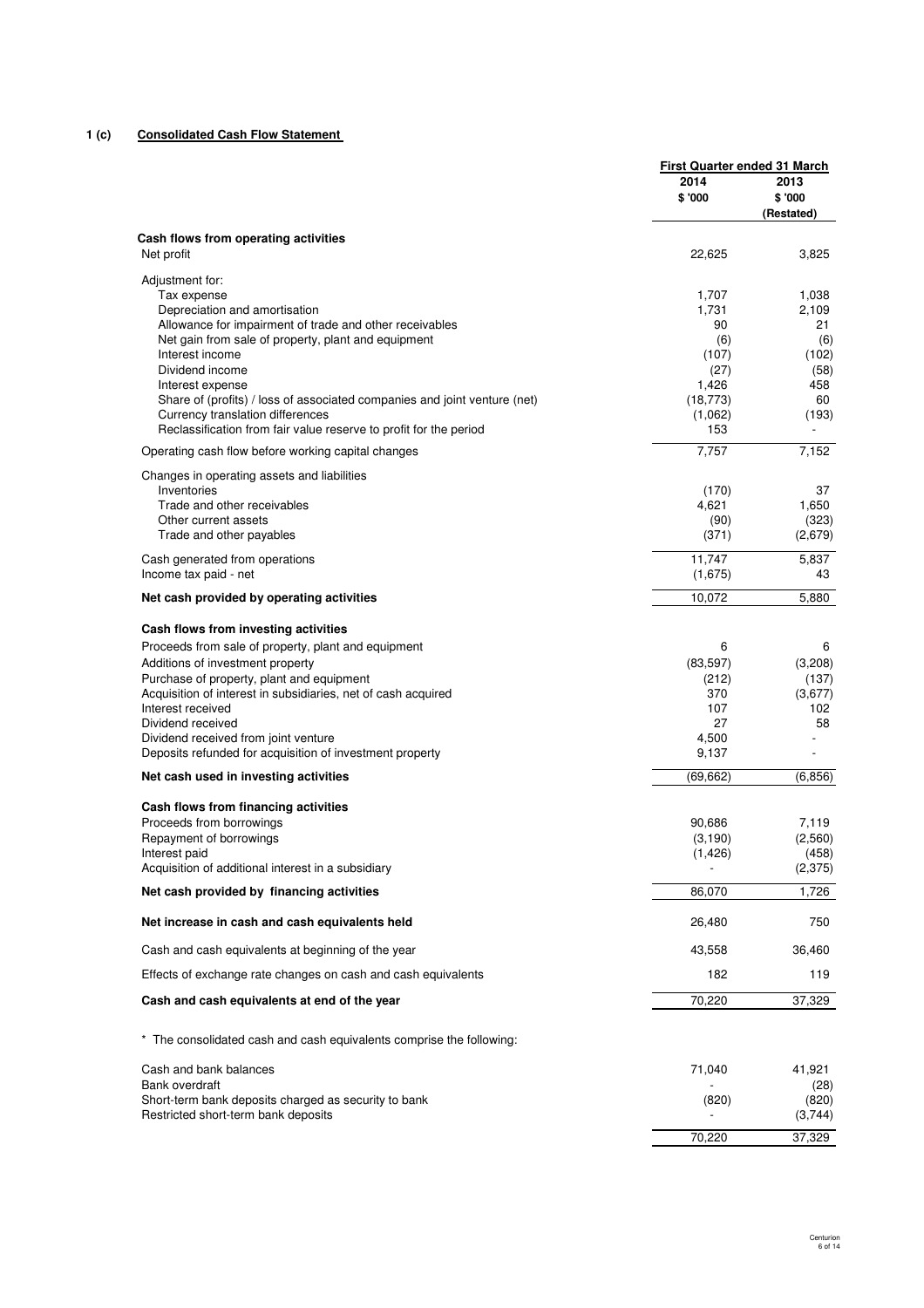# **1(d)(i) Statement of Changes in Equity**

As at 31 Mar 2014 vs 31 Mar 2013

# **← Attributable to equity holders of the Company**

| <b>GROUP</b><br>2014                    | <b>Share</b><br>Capital<br>\$'000 | Other<br><b>Reserves</b><br>\$'000 | Retained<br><b>Profits</b><br>\$'000 | Total<br><b>Equity</b><br>\$'000 | <b>Non-Controlling</b><br><b>Interest</b><br>\$'000 | Total<br><b>Equity</b><br>\$'000 |
|-----------------------------------------|-----------------------------------|------------------------------------|--------------------------------------|----------------------------------|-----------------------------------------------------|----------------------------------|
| Balance as at 1 Jan 2014                | 89.431                            | 12.334                             | 191.156                              | 292.921                          | ۰.                                                  | 292,921                          |
| Total comprehensive income for the year | -                                 | .989                               | 22.625                               | 24.614                           | ۰                                                   | 24,614                           |
| Balance as at 31 Mar 2014               | 89.431                            | 14.323                             | 213.781                              | 317,535                          | ٠                                                   | 317,535                          |

| <b>GROUP</b><br>2013                                                                               | <b>Share</b><br>Capital<br>\$'000 | Other<br><b>Reserves</b><br>\$'000 | Retained<br><b>Profits</b><br>\$'000 | Total<br><b>Equity</b><br>\$'000 | <b>Non-Controlling</b><br><b>Interest</b><br>\$'000 | Total<br><b>Equity</b><br>\$'000 |
|----------------------------------------------------------------------------------------------------|-----------------------------------|------------------------------------|--------------------------------------|----------------------------------|-----------------------------------------------------|----------------------------------|
| Balance as at 1 Jan 2013 as previously<br>reported                                                 | 89,431                            | 15,482                             | 1,308                                | 106,221                          | 3,702                                               | 109,923                          |
| Effects of the change in accounting policy                                                         |                                   |                                    | 101,050                              | 101,057                          | 424                                                 | 101,481                          |
| As restated 1 Jan 2013                                                                             | 89.431                            | 15,489                             | 102,358                              | 207,278                          | 4,126                                               | 211,404                          |
| Adjustment on acquisition of additional<br>shares in a subsidiary from non-controlling<br>interest |                                   |                                    | (342)                                | (342)                            | (4, 126)                                            | (4, 468)                         |
| Total comprehensive income for the year                                                            |                                   | 314                                | 3,825                                | 4,139                            |                                                     | 4,139                            |
| Balance as at 31 Mar 2013 (restated)                                                               | 89,431                            | 15,803                             | 105.841                              | 211,075                          |                                                     | 211,075                          |

| <b>COMPANY</b><br>2014                   | <b>Share</b><br>Capital<br>\$'000 | Other<br><b>Reserves</b><br>\$'000 | Retained<br><b>Profits</b><br>\$'000 | Total<br>\$'000 |
|------------------------------------------|-----------------------------------|------------------------------------|--------------------------------------|-----------------|
| Balance as at 1 Jan 2014                 | 200.742                           | 509                                | 9.863                                | 211,114         |
| Total comprehensive expense for the year |                                   | (19)                               | (1, 431)                             | (1,450)         |
| Balance as at 31 Mar 2014                | 200,742                           | 490                                | 8,432                                | 209,664         |

| <b>COMPANY</b><br>2013                   | <b>Share</b><br>Capital<br>\$'000 | Other<br><b>Reserves</b><br>\$'000 | <b>Retained</b><br><b>Profits</b><br>\$'000 | Total<br>\$'000 |
|------------------------------------------|-----------------------------------|------------------------------------|---------------------------------------------|-----------------|
| Balance as at 1 Jan 2013                 | 200.742                           | 238                                | 5.100                                       | 206.080         |
| Total comprehensive expense for the year |                                   | (38)                               | (119)                                       | (157)           |
| Balance as at 31 Mar 2013                | 200,742                           | 200                                | 4.981                                       | 205,923         |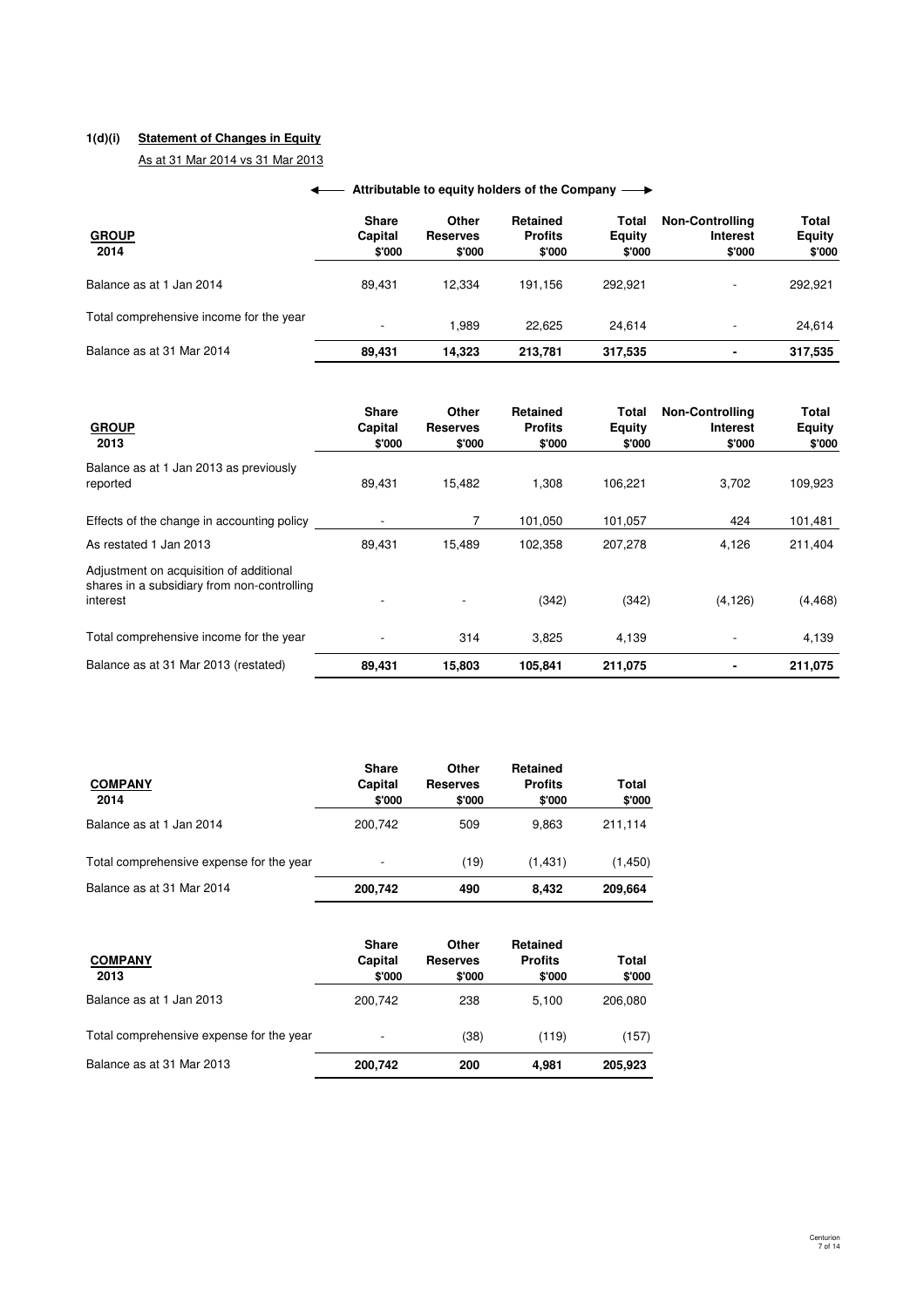**1(d)(ii) Details of any changes in the company's share capital arising from rights issue, bonus issue, share buy-backs, exercise of share options or warrants, conversion of other issues of equity securities, issue of shares for cash or as consideration for acquisition or for any other purpose since the end of the previous period reported on. State also the number of shares that may be issued on conversion of all the outstanding convertibles, as well as the number of shares held as treasury shares, if any, against the total number of issued shares excluding treasury shares of the issuer, as at the end of the current financial period reported on and as at the end of the corresponding period of the immediately preceding financial year.**

|                                                        |                         | Company                 |  |
|--------------------------------------------------------|-------------------------|-------------------------|--|
| Issued and fully paid:<br>As at 1 Jan 2013             | No. of shares<br>issued | Share capital<br>\$'000 |  |
|                                                        |                         |                         |  |
|                                                        | 756,060,841             | 200,742                 |  |
| Issue of new shares pursuant to the warrants exercised | 585                     |                         |  |
| As at 31 Mar 2014                                      | 756,061,426             | 200,742                 |  |

\* Less than S\$1,000

The Company does not have any outstanding convertibles and treasury shares as at 31 March 2014 and 31 March 2013.

**1(d)(iii) To show the total number of issued shares excluding treasury shares as at the end of the current financial period and as at the end of the immediately preceding year.**

|                                                         |             | Company     |
|---------------------------------------------------------|-------------|-------------|
|                                                         | 31 Mar 14   | 31 Dec 13   |
| Total number of issued shares excluding treasury shares | 756.061.426 | 756.060.841 |

**1(d)(iv) A statement showing all sales, transfers, disposal, cancellation and/or use of treasury shares as at the end of the current financial period reported on.**

Not applicable. There were no treasury shares during the current financial period reported on.

**2 Whether the figures have been audited, or reviewed and in accordance with which auditing standard or practice.**

The figures have not been audited or reviewed by the Company's auditors.

**3 Where the figures have been audited or reviewed, the auditors' report (including any qualifications or emphasis of matter).**

Not applicable.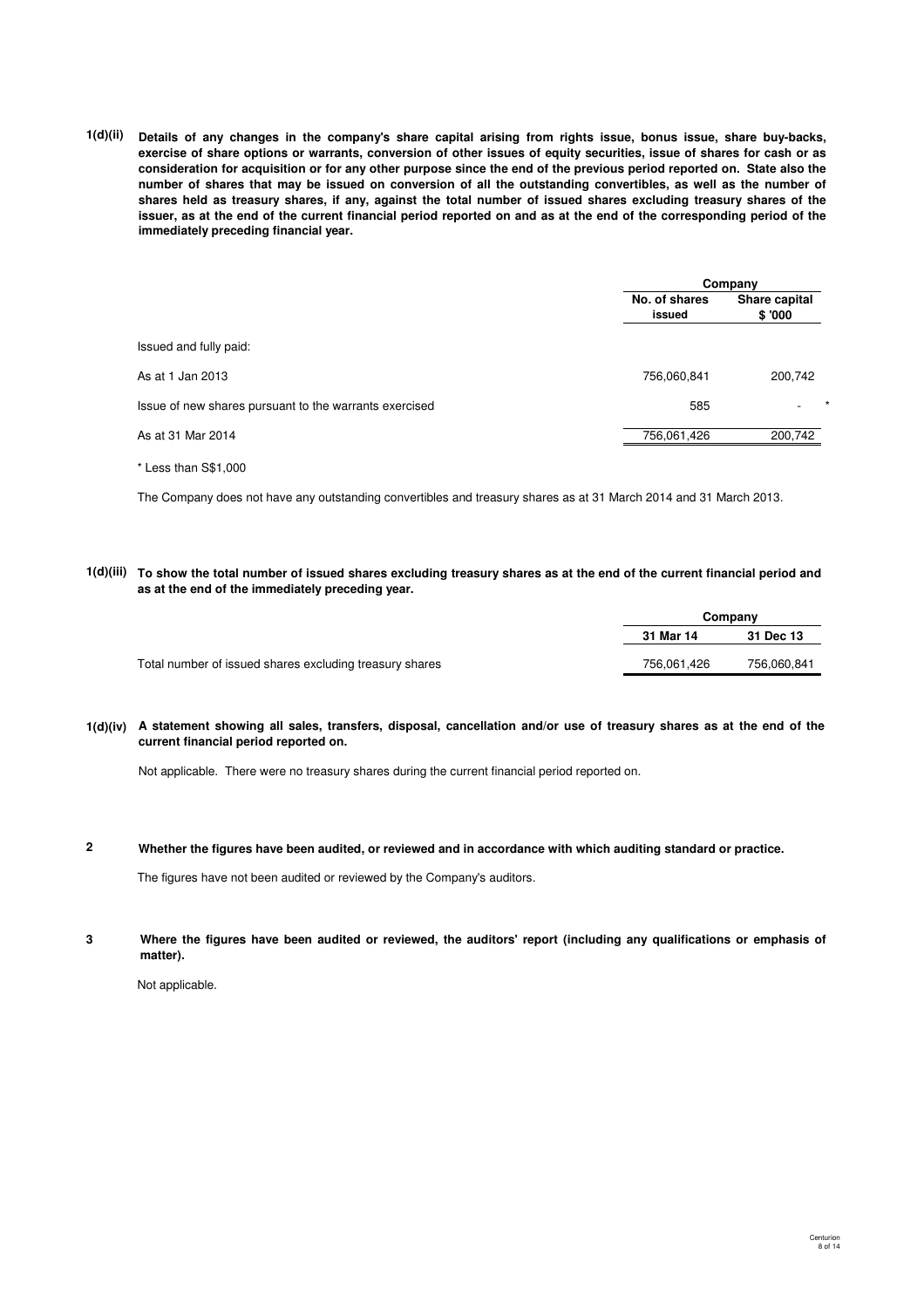#### **4 Whether the same accounting policies and methods of computation as in the issuer's most recently audited annual financial statements have been applied.**

The financial information has been prepared in accordance with the same accounting policies and methods of computation adopted in the audited financial statements of the previous financial year, except where new or amended Financial Reporting Standards ("FRS") and Interpretations to FRS ("INT FRS") became effective from this financial year.

The adoption of these new or amended FRS and INT FRS did not result in substantial changes to the Group's and Company's accounting policies and had no material effect on the amounts reported for the current or prior financial years.

**5 If there are any changes in the accounting policies and methods of computation, including any required by an accounting standard, what has changed, as well as the reasons for, and the effect of, the change.**

There are no significant changes in the Group's accounting policies and methods of computation nor any significant impact on the financial statements.

#### **6 Earnings per ordinary share of the group for the current financial period reported on and the corresponding period of the immediately preceding financial year, after deducting any provision for preference dividends.**

|     |                                                                 |            | Group<br><b>First Quarter ended 31 March</b> |  |
|-----|-----------------------------------------------------------------|------------|----------------------------------------------|--|
|     |                                                                 | 2014       | 2013<br>(Restated)                           |  |
| (a) | Based on weighted average number of ordinary<br>shares on issue | 2.99 cents | $0.51$ cent                                  |  |
| (b) | On a fully diluted basis                                        | 2.94 cents | $0.51$ cent                                  |  |

### Note:

The earnings per share is calculated based on weighted average number of ordinary shares in issue of 756,061,088 (2013 : 756,060,841) ordinary shares.

The weighted average number of shares used for the calculation of EPS based on fully diluted basis is 769,694,774 for Q1 2014 (Q1 2013: 756,060,841).

**7 Net asset value (for the issuer and group) per ordinary share based on the total number of issued shares excluding treasury shares of the issuer at the end of the:**

 **(a) current period reported on; and**

 **(b) immediately preceding financial year.**

|                                    |             | Group                   |             | Company     |  |
|------------------------------------|-------------|-------------------------|-------------|-------------|--|
|                                    | 31 Mar 14   | 31 Dec 13<br>(Restated) | 31 Mar 14   | 31 Dec 13   |  |
| Net asset value per ordinary share | 42,00 cents | 38.74 cents             | 27.73 cents | 27.92 cents |  |
|                                    |             |                         |             |             |  |

**Note** 

The Group and Company net asset per ordinary share is calculated based on existing issued share capital of 756,061,426 (2013: 756,060,841) ordinary shares.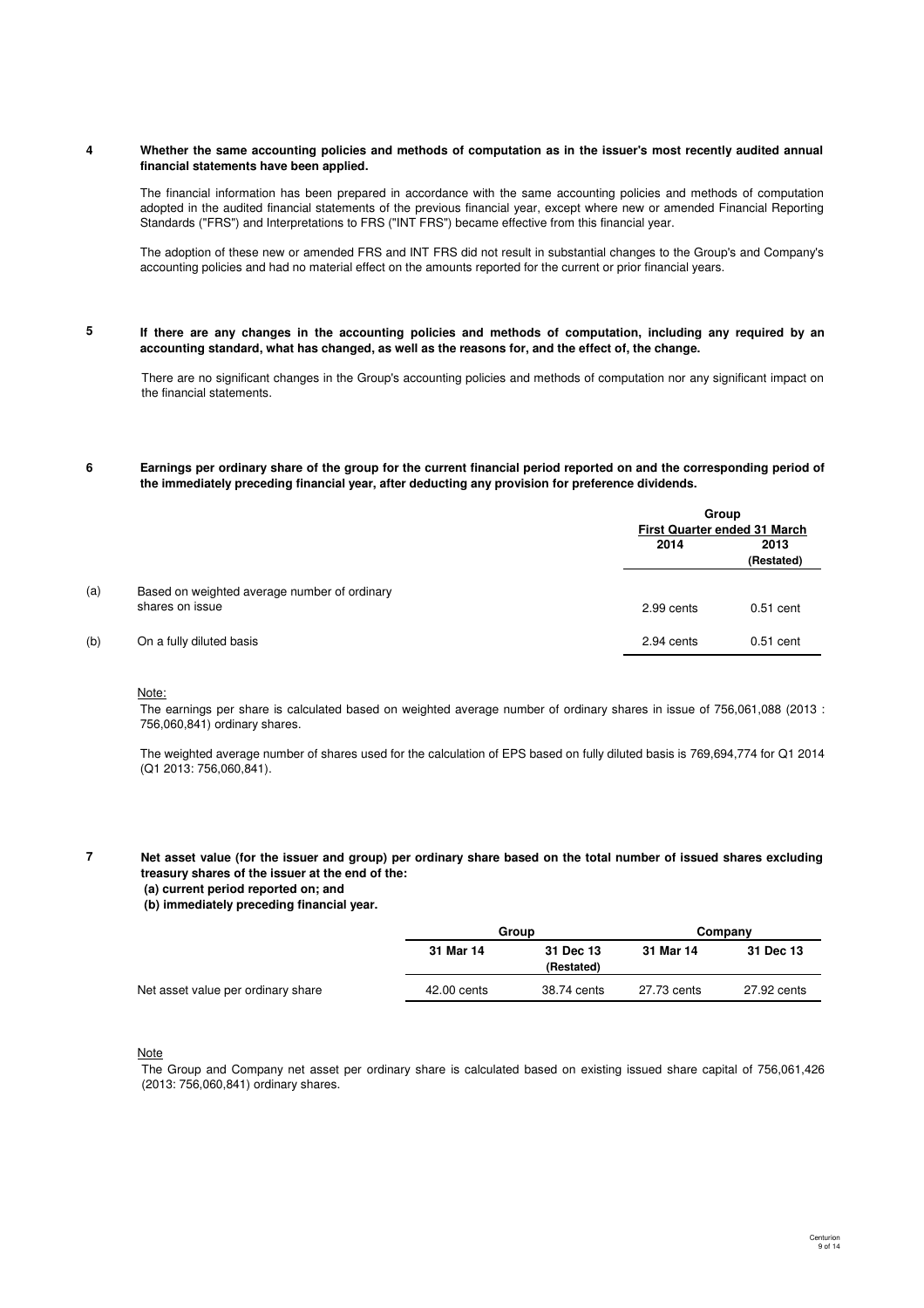## **8 Group Performance Review**

**A review of the performance of the group, to the extent necessary for a reasonable understanding of the group's business. It must include a discussion of the following:**

**(a) any significant factors that affected the turnover, costs, and earnings of the group for the current financial period reported on, including (where applicable) seasonal or cyclical factors; and**

**(b) any material factors that affected the cash flow, working capital, assets or liabilities of the group during the current financial period reported on.**

### **First quarter review – Q1 FY2014 vs Q1 FY2013**

Group revenue in Q1 FY2014 rose by 21%, or S\$3.4 million, to S\$19.4 million year-on-year. This increase was contributed by the Accommodation Business that registered a turnover of S\$15.2 million in Q1 FY2014, an increase of S\$4.1 million from Q1 FY2013.

The growth came from Westlite Toh Guan dormitory, which expanded its bed capacity in January 2014, as well as maiden revenue from its newly acquired student accommodation - RMIT Village ("RMITV"), located at Melbourne, Australia in early February 2014. Continued improvements in the occupancy rates of the Group's dormitories in Malaysia and an increase in dormitory rental rates further contributed to the revenue growth. The Optical Disc Business revenue fell by S\$0.7 million as a result of reduced market demand for physical optical disc storage media.

The Group's gross profit in Q1 FY2014 increased 43%, from S\$8.0 million to S\$11.4 million, while gross profit margin increased from 50% to 59% due to the higher revenue contribution from the Accommodation Business. The gross profit margin for the Accommodation Business is higher compared to the Optical Disc Business.

Other miscellaneous net gains reduced by S\$0.3 million due to reduced other rental income.

Administrative expenses increased by S\$1.5 million as a result of higher salary costs and professional fees associated with the expansion of the Accommodation Business.

Finance cost, which increased by S\$1.0 million, mainly arose from the interest expense incurred for the medium term notes that was issued in October 2013.

The share of gains from associated companies and joint ventures arose mainly from the recognition of profits from the sales of industrial property development, M Space, which amounted to S\$17.3 million. The Mandai Dormitory, which commenced operations in April 2013 and enjoys high occupancy rates, contributed S\$1.5 million in Q1 FY2014.

Net profit for Q1 FY2014 was S\$22.6 million, S\$18.8 million higher compared to Q1 FY2013. Excluding the gains from our share of the profits of M Space, the net profit was S\$5.3 million. This is a 40% increase from S\$3.8 million in Q1 FY2013. The Group's Accommodation Business contributed a net profit of S\$5.4 million, while the Optical Disc Business suffered a marginal net loss of S\$0.1 million.

### **Review of Group Balance Sheet**

Other current assets reduced by S\$9.0 million mainly due to deposits refunded on acquisitions and project tenders.

The increase of S\$14.3 million in investments in joint venture was mainly due to share of profits of the joint venture.

Investment property increased S\$83.9 million, mainly due to the acquisition of RMITV and development of accommodation projects in Singapore and Malaysia.

The increase of S\$3.5 million in property, plant and equipment was attributed to the acquisition of shares in a China associated company and additional assets acquired by the Accommodation Business.

Borrowings increased S\$88.6 million largely due to bank loans obtained in Q1 FY2014 to finance the Group's Accomodation Business expansion. Gearing ratio stood at a comfortable 46%.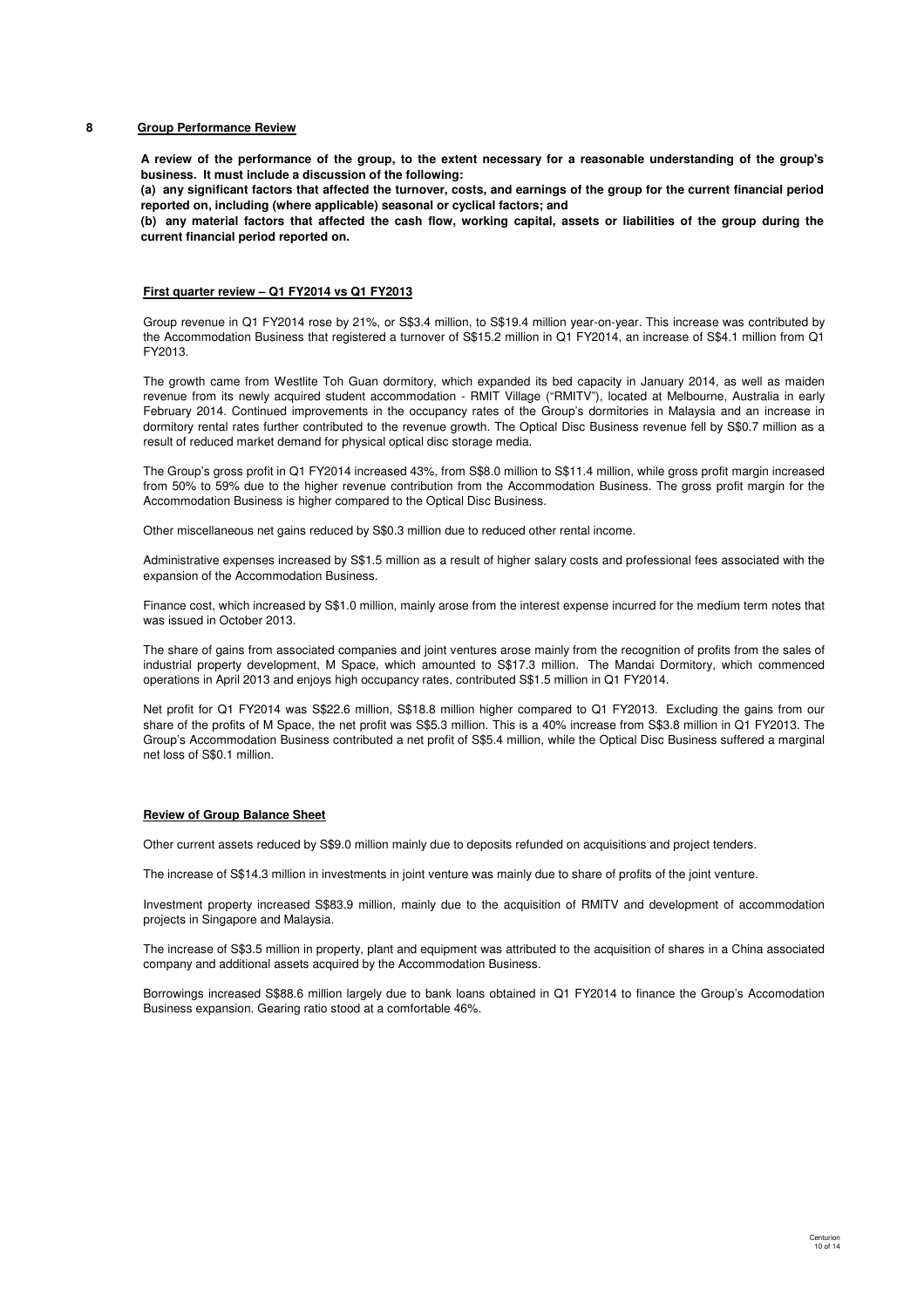### **Review of Company Balance Sheet**

Cash and cash equivalents increased by S\$19.3 million mainly due to the trade and other receivables settled during the quarter and deposits refunds.

Other current assets were reduced by S\$2.0 million due to the deposit refunds from project tenders.

Investment in subsidiaries increased by S\$11.0 million as a result of the acquisition of RMITV.

The increase in current trade and other payables was mainly due to the interest accrued in the medium term notes.

# **Review of Cash Flow Statement**

In Q1 FY2014, the Group generated positive net cash flow of S\$10.1 million from operating activities, an increase of 71% compared to Q1 FY2013.

Net cash of S\$69.7 million used in investing activities was mainly attributed to the acquisition of RMITV assets and developing existing dormitories.

Net cash of S\$86.1 million generated from financing activities was mainly due to project bank borrowings of S\$90.7 million to finance the above acquisitions and developments.

As a result of the above activities, the Group recorded a net increase in cash and cash equivalents of S\$26.5 million

**9 Where a forecast, or a prospect statement has been previously disclosed to shareholders, any variance between it and the actual results.**

Not applicable

**10 A commentary at the date of the announcement of the significant trends and competitive conditions of the industry in which the group operates and any known factors or events that may affect the group in the next reporting period and the next 12 months.**

## **Accommodation Business**

The market outlook for the Group's Accommodation Business remains positive.

Demand for the Group's worker's accommodation in Singapore is expected to remain healthy. The Group currently has a total of 23,500 beds in Singapore. Westlite Toh Guan and Westlite Mandai dormitories, with their new bed capacities, are expected to operate at close to full occupancy by next quarter. Westlite Tuas dormitory, which is under a 3+3+3 year lease from the Building and Construction Authority, has obtained approval in its renewal application for the third term of another three years.

In Malaysia, the Group has five operating dormitories with a total of 14,500 beds in Johor, Iskandar. With continued marketing efforts, occupancy rates at the Group's Malaysian dormitories are expected to continue to increase steadily.

RMITV, the Group's newly acquired student accommodation facility located in Melbourne, Australia with 456 beds, has managed to lease out all of its beds for the current academic semester. Due to the strong demand for purpose-built student accommodation, RMITV is expected to operate at close to full occupancy throughout the year.

With regards to development projects, the land in Woodlands which the Group won through a tender to develop a 4,100–bed dormitory is expected to commence construction in 2Q 2014, with completion expected in 3Q 2015. The Group has commenced construction works on its land in Tampoi, Johor to develop a worker's dormitory of approximately 5,300 beds. This development is expected to be completed in 1Q 2015.

The Group has also commenced planning for the development of Senai II in Malaysia, the land in Jakarta, Bekasi and also the enhancement initiative and re-development works of the adjoining carpark at RMITV.

The Group will continue to assess any impact arising from new governmental policies and regulations and actively seek and explore acquisition opportunities in Singapore and overseas to grow its Accommodation Business.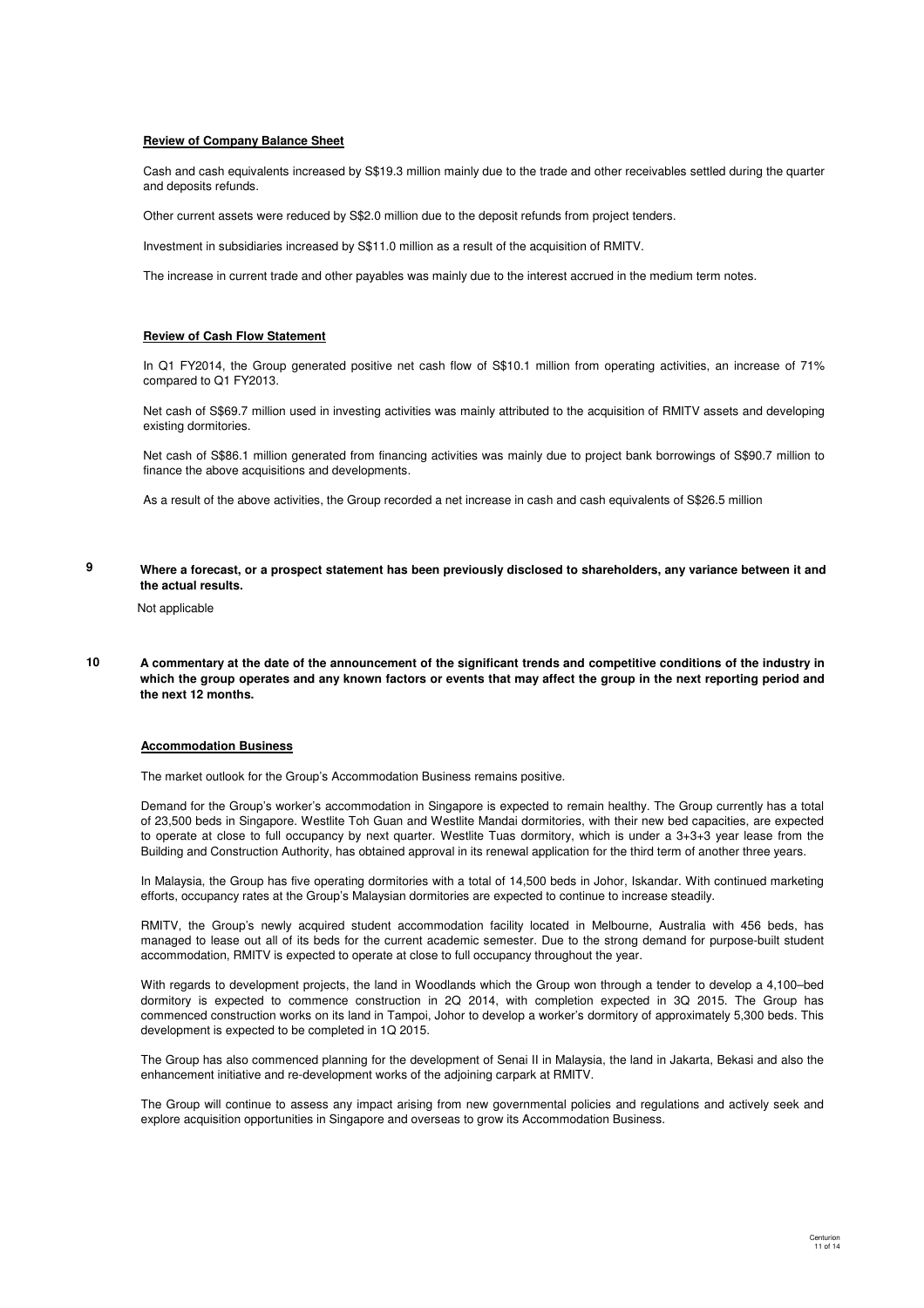### **Optical Disc Business**

The operating environment for the Group's Optical Disc business remains difficult as the market demand for physical optical storage media remains weak. Faced with falling demand, the Group will continue to focus in controlling cost and carry out the necessary restructuring to ensure that the business continues to generate positive cashflows.

# **11 Dividend**

## **(a) Current Financial Period Reported On**

Any dividend declared for the current financial period reported on ?

| Name of Dividend:                    | Special interim 1-tier tax exempt dividend |
|--------------------------------------|--------------------------------------------|
| Dividend Type:                       | lCash                                      |
| Dividend Amount per Share (in cents) | 0.5 cent per ordinary shares               |
| <b>Tax Rate:</b>                     | 1-tier tax exempt                          |

# **(b) Corresponding Period of the Immediately Preceding Financial Year**

Any dividend declared for the corresponding period of the immediately preceding financial year ?

Not applicable

# **(c) Date Payable**

To be advised

# **(d) Books Closure Date**

To be advised

#### **12 If no dividend has been declared / recommended, a statement to that effect.**

Not applicable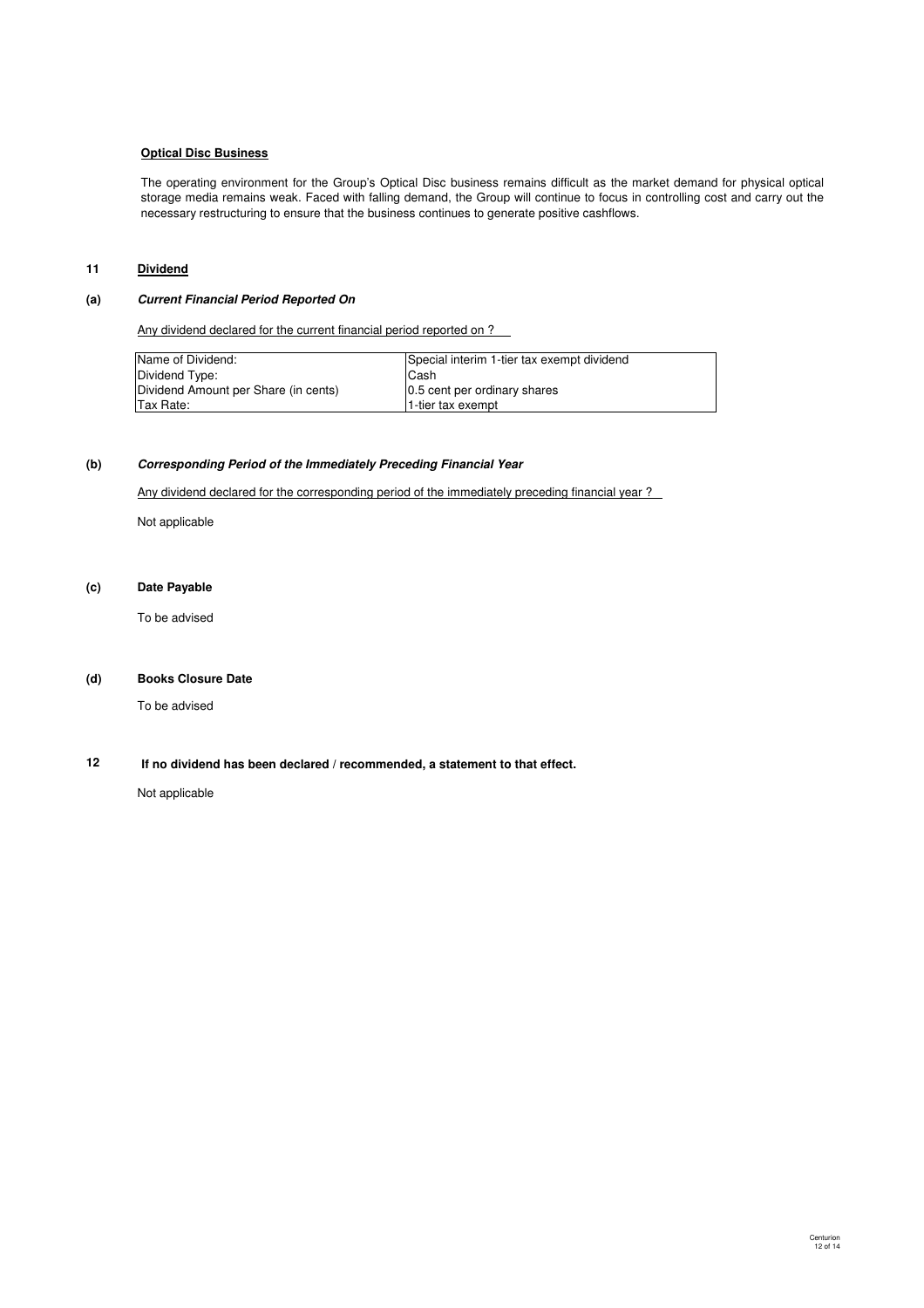## **PART II - ADDITIONAL INFORMATION REQUIRED FOR FULL YEAR ANNOUNCEMENT**

**13 Segmented revenue and results for business or geographical segments (of the group) in the form presented in the issuer's most recently audited annual financial statements, with comparative information for the immediately preceding year.**

Not applicable for first quarter announcement.

**14 In the review of performance, the factors leading to any material changes in contributions to turnover and earnings by the business or geographical segments.**

As explained in note 8

## **15 Sales and Profit Breakdown**

Not applicable for first quarter announcement.

**16 A breakdown of the total annual dividend (in dollar value) for the issuer's latest full year and its previous full year**

|                 | 2014   | 2013   |
|-----------------|--------|--------|
|                 | \$'000 | \$'000 |
| Ordinary shares | 3,780  | 4,536  |
| Preference      |        |        |
| Total           | 3.780  | 4,536  |

## **17 Interested Person Transactions ("IPTs")**

The Company does not have a shareholders' mandate for interested person transactions.

**18 Disclosure of person occupying a managerial position in the issuer or any of its principal subsidiaries who is a relative of a director or chief executive officer or substantial shareholder of the issuer pursuant to Rule 704(13) in the format below. If there are no such persons, the issuer must make an appropriate negative statement.**

Not applicable for first quarter announcement.

### **19 Use of Proceeds - Warrants conversion**

The Company has on 28 Oct 2013 issued 75,605,231 warrants pursuant to the issue of Bonus Warrants on the basis of 1 Warrants for every 10 existing ordinary shares in the capital of the Company held by entitled shareholders. Each Warrant shall carry the right to subscribe for 1 new Share (the "New Share") at an exercise price of S\$0.50 per new share. The warrants are for a period of four years and expires on 27 October 2017.

The net proceeds of S\$292 in relation to the new shares issued pursuants to warrants exercised, have not been utilised to date.